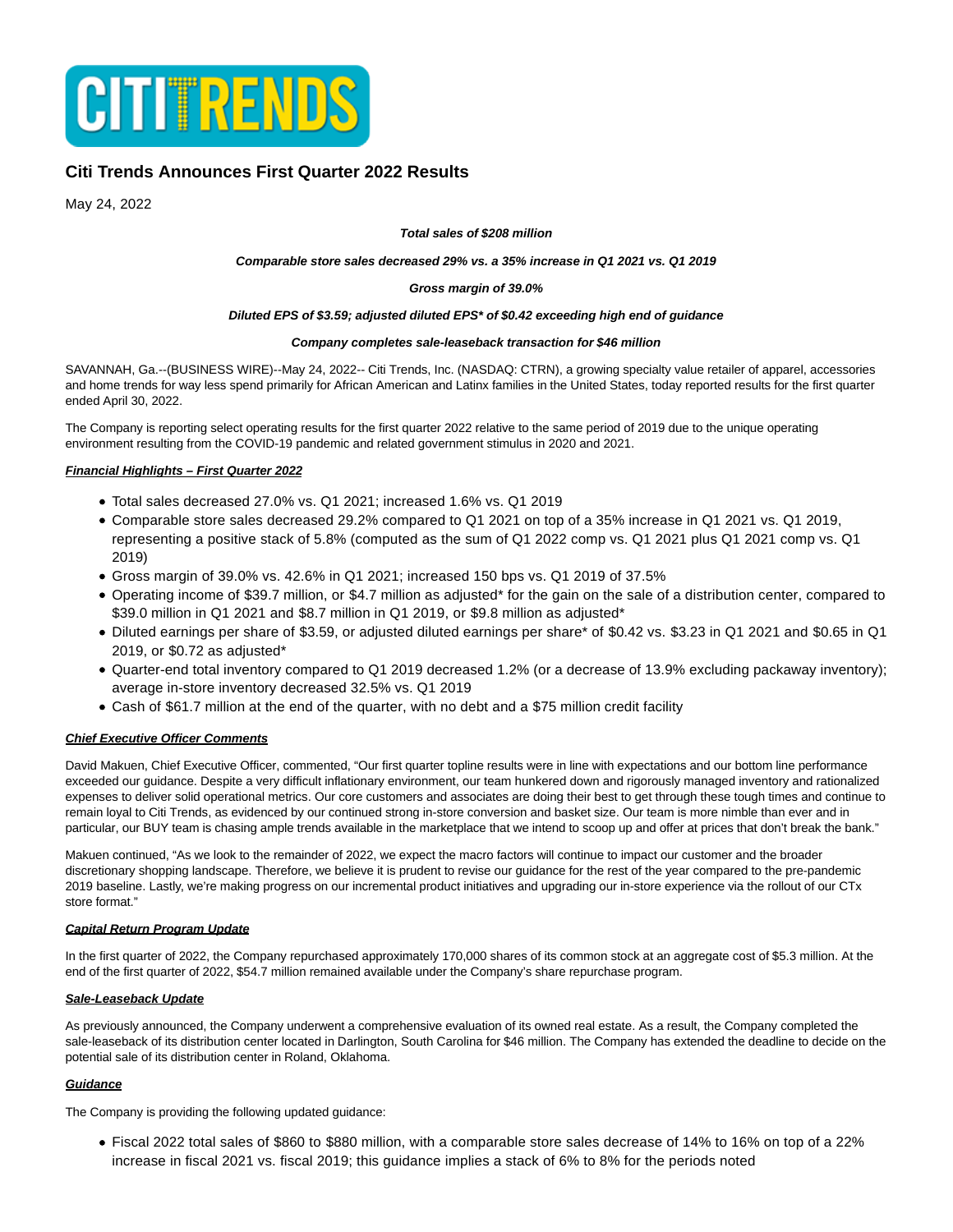- Fiscal 2022 operating income of \$58.8 to \$65.3 million, and adjusted operating income of \$23.8 to \$30.6 million (adjusted for the sale of the distribution center); at the midpoint of the adjusted range, this implies a 32% increase compared to fiscal 2019
- Fiscal 2022 diluted earnings per share of \$5.59 to \$6.09, and adjusted diluted earnings per share of \$2.25 to \$2.75 (adjusted for the sale of the distribution center); at the midpoint of the adjusted range, this implies a 60% increase compared to fiscal 2019
- Fiscal 2022 guidance includes \$2.3 million of incremental non-cash SG&A expense related to the conversion of certain cash settled awards to restricted stock, which negatively impacts diluted earnings per share by approximately \$0.22
- The Company now expects to open approximately 20 new stores during fiscal 2022

## **Investor Conference Call and Webcast**

Citi Trends will host a conference call today at 9:00 a.m. ET. The number to call for the live interactive teleconference is (303) 223-0118. A replay of the conference call will be available until May 31, 2022, by dialing (402) 977-9140 and entering the passcode, 22017999.

The live broadcast of Citi Trends' conference call will be available online at the Company's website, [cititrends.com, u](https://cts.businesswire.com/ct/CT?id=smartlink&url=http%3A%2F%2Fwww.cititrends.com%2F&esheet=52728804&newsitemid=20220524005455&lan=en-US&anchor=cititrends.com%2C&index=1&md5=330f081de0dbd388fef3bc03d95356df)nder the Investor Relations section, beginning today at 9:00 a.m. ET. The online replay will follow shortly after the call and will be available for replay for one year.

During the conference call, the Company may discuss and answer questions concerning business and financial developments and trends that have occurred after quarter-end. The Company's responses to questions, as well as other matters discussed during the call, may contain or constitute information that has not been disclosed previously.

# **About Citi Trends**

Citi Trends, Inc. is a growing specialty value retailer of apparel, accessories and home trends for way less spend primarily for African American and Latinx families in the United States. The Company operates 613 stores located in 33 states. For more information, visi[t cititrends.com o](https://cts.businesswire.com/ct/CT?id=smartlink&url=http%3A%2F%2Fcititrends.com&esheet=52728804&newsitemid=20220524005455&lan=en-US&anchor=cititrends.com&index=2&md5=cd181d9a1e2f1618874325ad4b0a71a2)r your local store.

## **\*Non-GAAP Financial Measures**

The historical non-GAAP financial measures discussed herein are reconciled to their corresponding GAAP measures at the end of this press release.

## **Forward-Looking Statements**

All statements other than historical facts contained in this news release, including statements regarding the Company's future financial results and position, business policy and plans, objectives and expectations of management for future operations and capital allocation expectations, are forwardlooking statements that are subject to material risks and uncertainties. The words "believe," "may," "could," "plans," "estimate," "expects," "continue," "anticipate," "intend," "expect," "upcoming," "trend" and similar expressions, as they relate to the Company, are intended to identify forward-looking statements, although not all forward-looking statements contain such language. Statements with respect to earnings, sales or new store guidance are forward-looking statements. Investors are cautioned that any such forward-looking statements are subject to the finalization of the Company's quarter-end financial and accounting procedures, are not guarantees of future performance or results, and are inherently subject to risks and uncertainties, some of which cannot be predicted or quantified. Actual results or developments may differ materially from those included in the forward-looking statements as a result of various factors which are discussed in our Annual Reports and Quarterly Reports on Forms 10-K and 10-Q, respectively, and any amendments thereto, filed with the Securities and Exchange Commission. These risks and uncertainties include, but are not limited to, uncertainties relating to general economic conditions, including inflation, energy and fuel costs, unemployment levels, and any deterioration whether caused by acts of war, terrorism, political or social unrest (including any resulting store closures, damage or loss of inventory) or other factors; changes in market interest rates and market levels of wages; natural disasters such as hurricanes; public health emergencies such as the ongoing COVID-19 pandemic and associated containment and remediation efforts, the potential negative impacts of COVID-19 on the global economy and foreign sourcing; the impacts of COVID-19 on the Company's financial condition, business operations and liquidity, including the re-closure of any or all of the Company's retail stores and distribution centers; transportation and distribution delays or interruptions; changes in freight rates; the Company's ability to attract and retain workers; the Company's ability to negotiate effectively the cost and purchase of merchandise inventory risks due to shifts in market demand; the Company's ability to gauge fashion trends and changing consumer preferences; consumer confidence and changes in consumer spending patterns; competition within the industry; competition in our markets; the duration and extent of any economic stimulus programs; changes in product mix; interruptions in suppliers' businesses; temporary changes in demand due to weather patterns; seasonality of the Company's business; changes in market interest rates and market levels of wages; the results of pending or threatened litigation; delays associated with building, remodeling, opening and operating new stores; and delays associated with building and opening or expanding new or existing distribution centers. Any forward-looking statements by the Company, with respect to guidance, the repurchase of shares pursuant to a share repurchase program, or otherwise, are intended to speak only as of the date such statements are made. Except as required by applicable law, including the securities laws of the United States and the rules and regulations of the Securities and Exchange Commission, the Company does not undertake to publicly update any forward-looking statements in this news release or with respect to matters described herein, whether as a result of any new information, future events or otherwise.

# **CITI TRENDS, INC. CONDENSED CONSOLIDATED STATEMENTS OF OPERATIONS (unaudited) (in thousands, except per share data)**

|   | <b>First Quarter</b> |      |         |   |         |  |  |
|---|----------------------|------|---------|---|---------|--|--|
|   | 2022                 | 2021 |         |   | 2019    |  |  |
| w | 208,215              | \$   | 285,381 | S | 205,032 |  |  |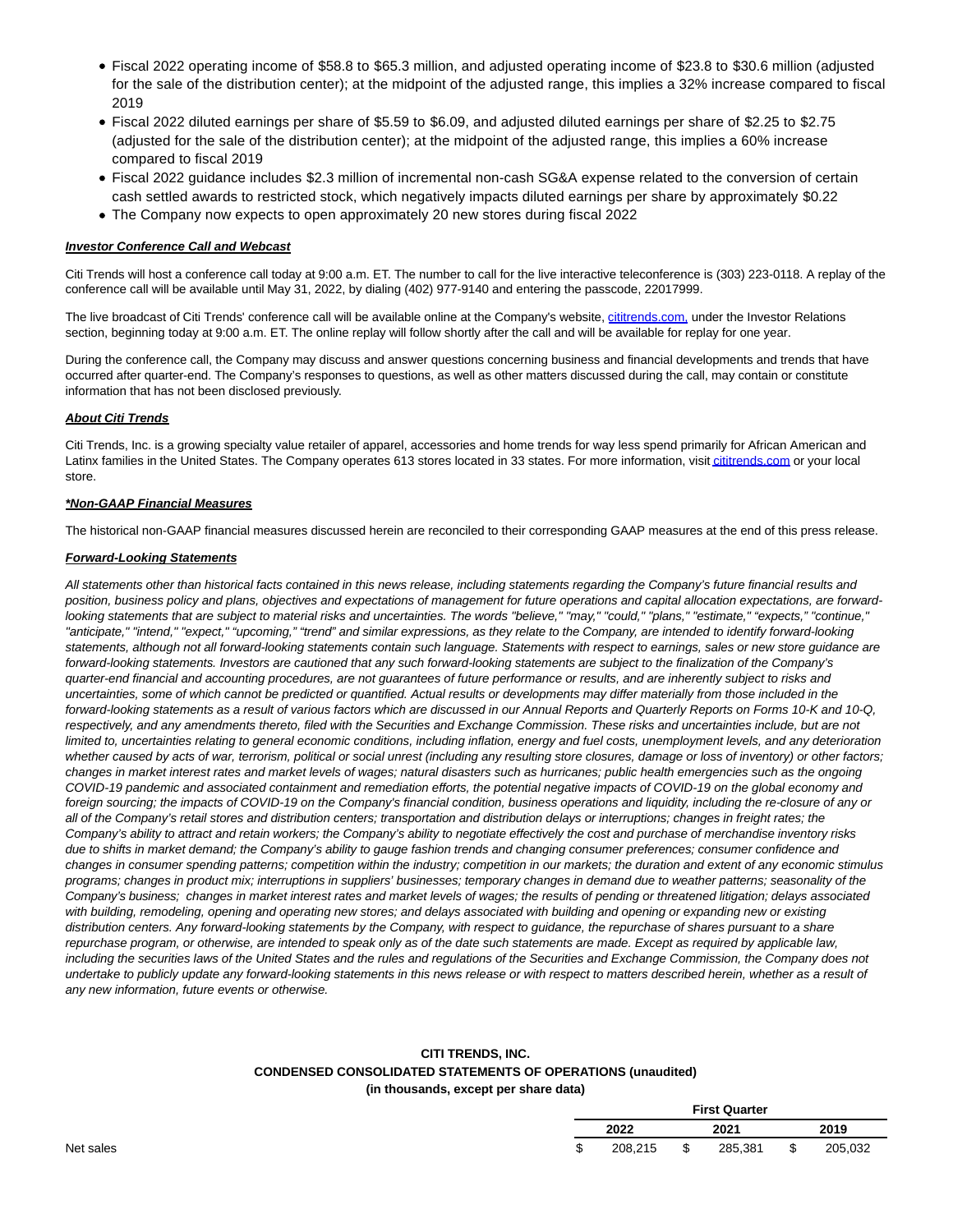| Cost of sales (exclusive of depreciation shown separately below) |        | (127,011) |    | (163,791) |    | (128, 238) |
|------------------------------------------------------------------|--------|-----------|----|-----------|----|------------|
| Selling, general and administrative expenses                     |        | (71, 026) |    | (77, 892) |    | (63, 447)  |
| Depreciation                                                     |        | (5, 445)  |    | (4,697)   |    | (4,614)    |
| Gain on sale of building                                         |        | 34,920    |    |           |    |            |
| Income from operations                                           | 39,653 |           |    | 39,001    |    | 8,733      |
| Interest income                                                  |        |           |    | 4         |    | 379        |
| Interest expense                                                 | (76)   |           |    | (47)      |    | (38)       |
| Income before income taxes                                       |        | 39,577    |    | 38,958    |    | 9,074      |
| Income tax expense                                               |        | (9,374)   |    | (8,061)   |    | (1,286)    |
| Net income                                                       |        | 30,203    | \$ | 30,897    | \$ | 7,788      |
| Basic net income per common share                                |        | 3.59      | \$ | 3.27      | \$ | 0.65       |
| Diluted net income per common share                              |        | 3.59      | \$ | 3.23      | \$ | 0.65       |
| Weighted average number of shares outstanding                    |        |           |    |           |    |            |
| Basic                                                            |        | 8,407     |    | 9,450     |    | 11,976     |
| <b>Diluted</b>                                                   |        | 8,407     |    | 9,571     |    | 12,006     |

#### **CITI TRENDS, INC.**

# **CONDENSED CONSOLIDATED BALANCE SHEETS (unaudited)**

**(in thousands)**

|                                            |    | April 30, 2022 |    |         |  |
|--------------------------------------------|----|----------------|----|---------|--|
|                                            |    | (unaudited)    |    |         |  |
| Assets:                                    |    |                |    |         |  |
| Cash and cash equivalents                  | \$ | 61,657         | \$ | 131,276 |  |
| Inventory                                  |    | 129,715        |    | 101,803 |  |
| Prepaid and other current assets           |    | 16,354         |    | 19,290  |  |
| Property and equipment, net                |    | 68,213         |    | 65,532  |  |
| Operating lease right of use assets        |    | 241,686        |    | 184,694 |  |
| Deferred tax assets                        |    | 4,316          |    | 5,141   |  |
| Other noncurrent assets                    |    | 1,287          |    | 1,441   |  |
| <b>Total assets</b>                        | S  | 523,228        | \$ | 509,177 |  |
| Liabilities and Stockholders' Equity:      |    |                |    |         |  |
| Accounts payable                           | \$ | 87,857         | \$ | 109,723 |  |
| <b>Accrued liabilities</b>                 |    | 33,614         |    | 39,314  |  |
| Current operating lease liabilities        |    | 46,910         |    | 48,908  |  |
| Other current liabilities                  |    | 7,657          |    | 12,410  |  |
| Noncurrent operating lease liabilities     |    | 203,856        |    | 148,596 |  |
| Other noncurrent liabilities               |    | 2,155          |    | 2,233   |  |
| <b>Total liabilities</b>                   |    | 382,049        |    | 361,184 |  |
| Total stockholders' equity                 |    | 141,179        |    | 147,993 |  |
| Total liabilities and stockholders' equity | \$ | 523,228        | \$ | 509,177 |  |

# **CITI TRENDS, INC. RECONCILIATION OF GAAP BASIS OPERATING RESULTS TO ADJUSTED NON-GAAP OPERATING RESULTS (unaudited) (in thousands, except per share data)**

The Company makes reference in this release to adjusted earnings per diluted share and adjusted operating income. The Company believes these supplemental measures reflect operating results that are more indicative of the Company's ongoing operating performance while improving comparability to prior and future periods, and as such, may provide investors with an enhanced understanding of the Company's past financial performance and prospects for the future. This information is not intended to be considered in isolation or as a substitute for net income or earnings per diluted share prepared in accordance with generally accepted accounting principles (GAAP).